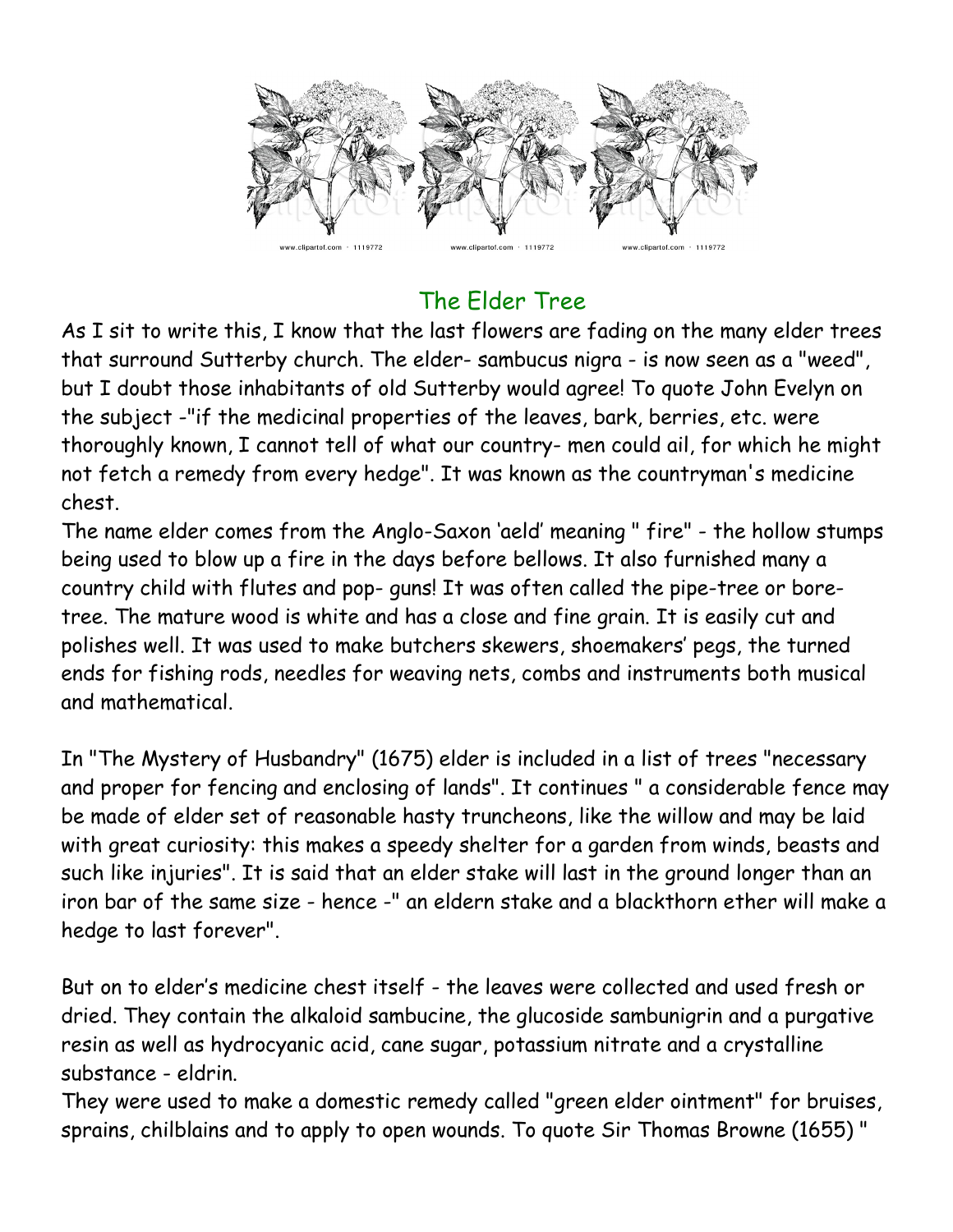the common people keep as a good secret in curing wounds the leaves of the elder, which they have gathered the last day of April". The leaves formed an ingredient of cooling ointments for piles, tumours, swellings and wounds. The leaves also act as a purgative and their action is also expectorant, diuretic and diaphoretic. They were used to treat dropsy, eye inflammation, and nervous headaches. If all this wasn't enough, a decoction of bruised leaves drove away flies, killed aphids and banished mosquitoes and midges.

The elder flowers, when distilled, furnished the countrywoman with elder-flower water. This cleared the complexion of freckles and sunburn. It would keep her skin fair and white and free from blemishes. Elder flowers placed directly in the water she washed in would whiten and soften hands and face. Elder-flower water was also used to soothe inflamed eyes.

Elder-flower tea was used to treat colds, sore throats and influenza and externally on boils and piles. An ointment prepared from the flowers infused in warm lard was applied to burns and scalds and used as a basis for cosmetic ointments (!) and last but not least for treating wounded horses.

Elderberry juice was held to be efficacious in cases of rheumatism, syphilis, colic, diarrhoea, epilepsy and piles (again). Elderberry wine was taken hot at night as a remedy for severe catarrh, influenza, chills and asthma. Boiling elderberries with sugar to form elderberry rob has long been an invaluable aid in the treatment of winter coughs and colds.

In a country pantry one might have found elderberry wine, elderberry jam, elderflower vinegar and cordial and even elderberry chutney and elderberry ketchup. I, myself, make jam, cordial and chutney from the above list and can vouch for elderberry rob ( especially good with a splash of brandy!).

Now what of the tree itself? Unlucky to cut down and never to be burnt on the fire. The tree that a witch could turn herself into. The very personality of an elder tree was held to come from the " Elder Mother " whose spirit dwelt within the tree. In Norse and Viking myths she was " elle" or " hyldemoer". She would avenge any who harmed her trees. The elder has many names - Lady Ellhorn, Old Lady, and Old Sal. It was believed that if an elder sapling sprang up by your cottage the Elder Mother had